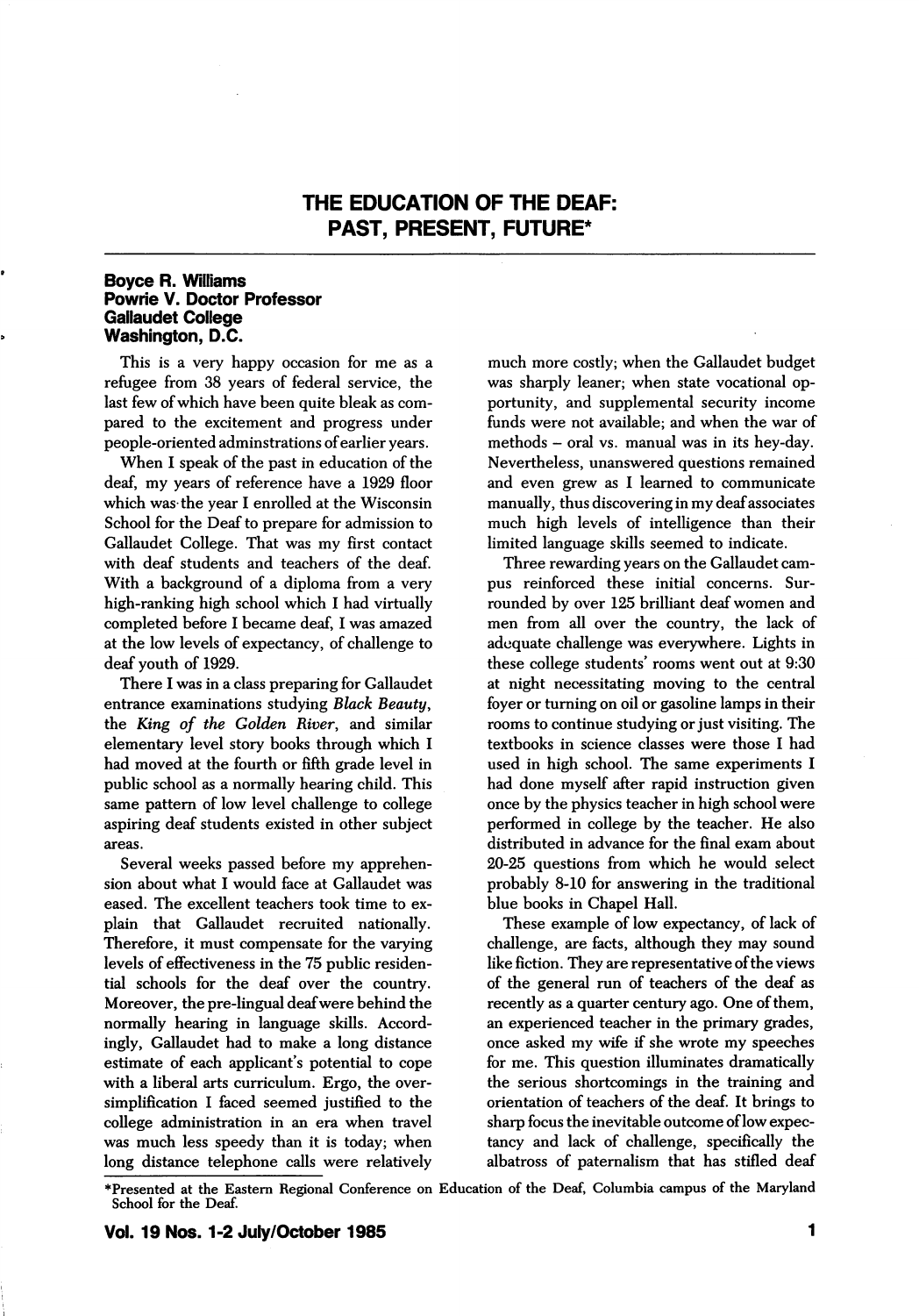children, youth, and, yes, adults for genera tions. Paternalism is still a vicious problem for deaf people in educational circles. There is still much too much in many too many places: the voiced opinions that the deaf can't do this, the deaf can't do that. This continues in the face of frequent and highly visible examples of deaf people who are doing this, who are doing that, and very successfully, thank you. This fact nicely illustrates the comment of a long forgot ten writer that Abraham Lincoln was great, not because he was born in a log cabin, but in spite of it.

In my 50 years of involvement in services to deaf people, the widespread failure of the ex pensive educational program for this special population of normal intelligence has resisted change until the past two decades. I believe that the beginning of this change occurred in the National Leadership Training Program at California State University at Northridge where future heads of schools for the deaf were in close daily contact with deaf fellow students. These future school superintendents learned from sources higher than textbooks or ideolog ical lectures, specifically deaf leaders of the deaf. They learned that a methodology of teach ing the deaf, oralism, which largely ignored the primary strength of deaf people, their normal intelligence, in favor of its inherent psycholog ical incredibility was the probable main cause of the disordered language of prelingual deaf people.

The Maryland School for the Deaf got the message and courageously pioneered total com munication which has since swept the country. The word "courageously" is used advisedly, for the poor logic of the established system was known to many, but none spoke out before. One cannot say that courage was lacking else where. It was more likely a question of timing in a state school whose board of trustees was able to agree that something else needed to be done in the face of the continuing and pervasive language problems of prelingually deaf persons.

And so today we have practically universal adherence to toal communication throughout the country. In the words of Mary E. Switzer, great champion of deaf people, on our way to talk with Supreme Court Justice Tom Clark, she remarked in effect that the methodology battle was ridiculous in view of the pressing need for deaf children to have every possible cue (lipreading, speech, signs, writing, amplifi cation) in order to understand what was being discussed. Total communication is just that. Moreover, it is for deaf people the equal oppor tunity that the Constitution of the United States guarantees them.

In these remarks I have moved from exam ples of the deprivation and low expectancy of by-gone years to the great promise of total com munication. Certainly, thinking people will agree that the current circumstances of deaf people are infinitely better than when oralism was in sway. Consequently, we can say with conviction that their future will be relatively brighter as skills in total communication im prove, both in sending and in receiving. The National Association of the Deaf Communica tive Skills Program is a parallel force that is increasing sharply the capability of the commu nity at large to communicate with deaf people.

We need also at this time to examine my remark about the inherent psychological in credibility of oralism, a methodology which figuratively puts the cart before the horse. My rationale cites basic factors which function simultaneously.

One factor is that English is an inside lan guage. Much of it is not readily visible. Spanish in contast is an outside language with only 5 vowel sounds. Accordingly, Spanish children are likely to respond to oralism more effectively than English language children. Such cues as are visible in English speech are very fleeting and frequently depend upon the text for mean ing. Moreover, we have the serious problem of look-alikes, such as "b" and "p" and "d" and "t". In total communication, in contrast, the cues are fully visible manually and much less fleeting.

A second factor is the common core of teach ing speech to deaf children, specifically the ele ments of speech which are in themselves mean ingless. Drilling on the elements and combining them into words that are easy to lipread but of little significance to the child goes on for months and years. Infinitely more sensible to me is the launching of instruction through the meaningful manual cues of total communication with speech development to follow when the child has some base with which to react. I reject the plaint that if signs are permitted speech will suffer. No research supports this and experi ence shows otherwise. In brief, I believe that

## Vol. 19 Nos. 1-2 July/October 1985